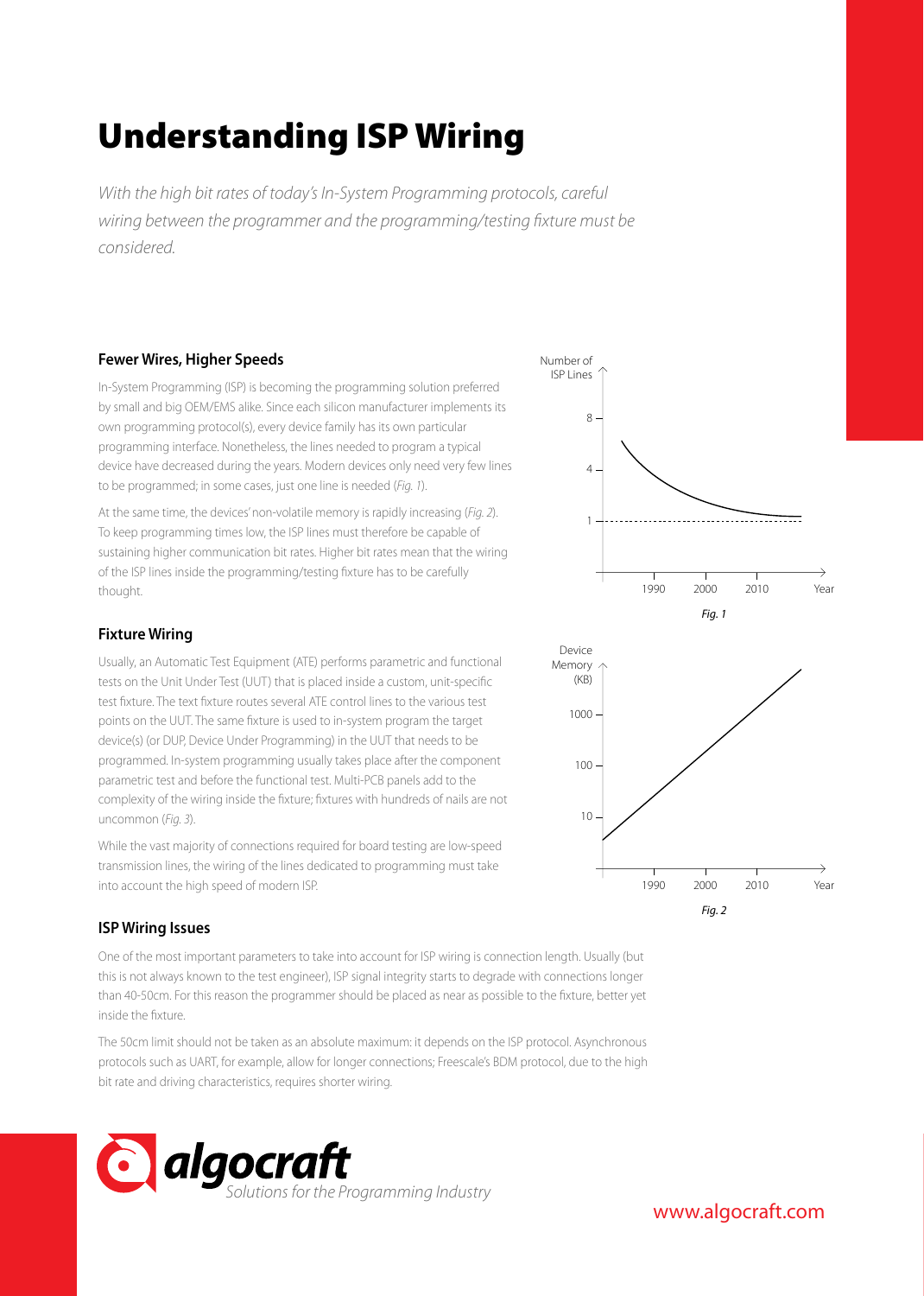

An important role in an electric communication is played by the transmission line. Due to the high number of wires and to their connection typology (usually wire wrap, making solderless connections of wires to terminals), fixture wiring is typically done with single-core, isolated wires with AWG from 20 to 30.

Since almost all programmable devices (serial memories, microcontrollers, etc.) feature single-ended, CMOS lines, almost all In-System Programmers in the market feature single-ended, CMOS driving of ISP lines (*Fig. 4*).



This transmission line is easier to implement than a differential line, but it offers less immunity to commonmode noise. Programmer and DUP usually share the same ground potential and, with the simultaneous activity of several digital lines, electric noise will add both on the transmitter and receiver end—possibly corrupting the transmission. Fig. 5 shows a signal affected by common-mode noise.





www.algocraft.com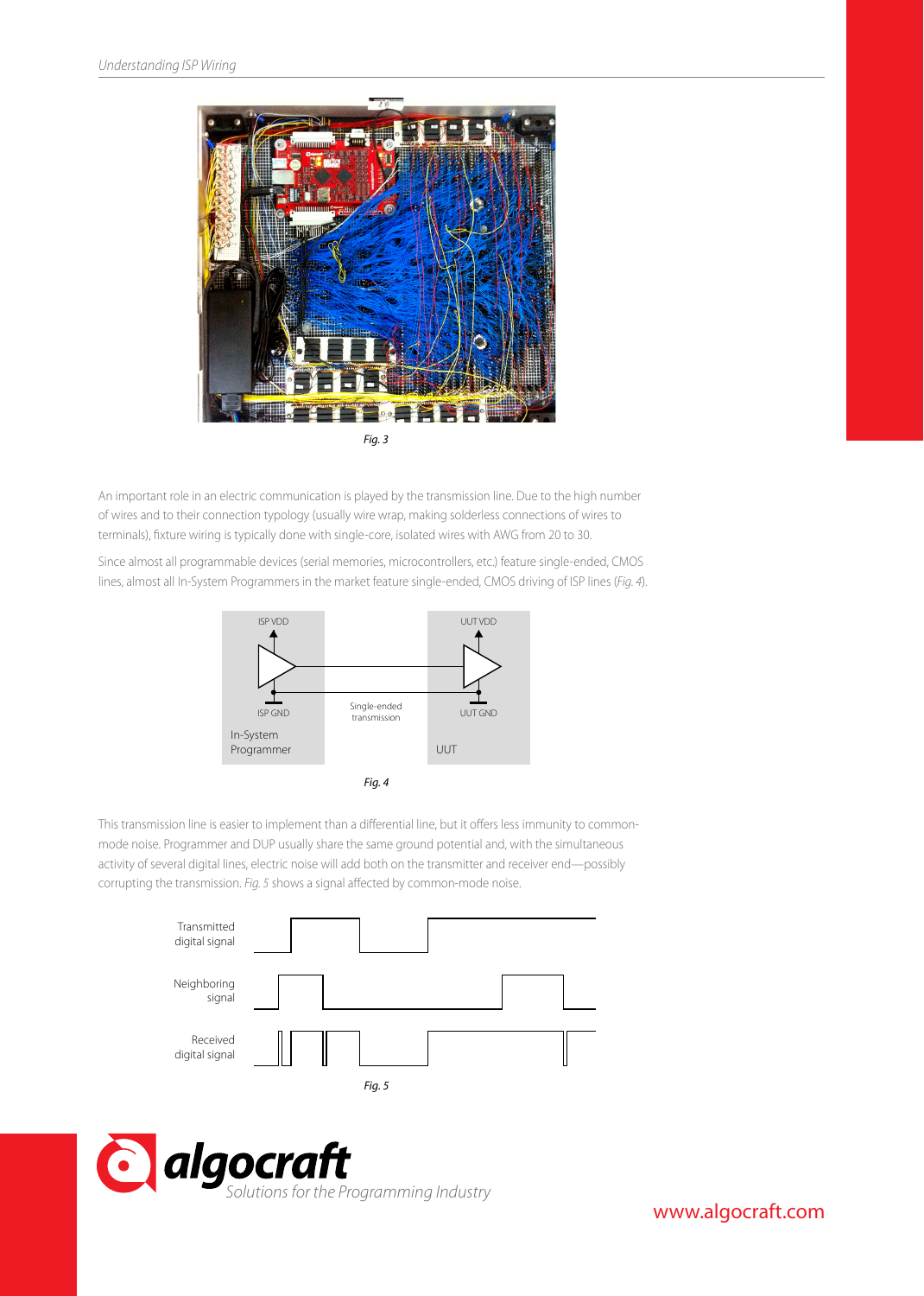Another source of noise can be the crosstalk phenomenon. Crosstalk arises when a signal affects another nearby signal. Usually the coupling is capacitive, and to the nearest neighbor, but other forms of coupling and effects on signal further away are sometimes important.

*Fig. 6* shows an example of crosstalk between two conductors inside a fixture. The CH1 signal is affected by the CH2 signal. The steeper the edges of the CH2 signal, and the higher the CH1 line impedance, the



higher the crosstalk. ISP protocols such as I<sup>2</sup>C, ICC, etc., where the high logic state is obtained through open-drain driving, are more subject to the crosstalk phenomenon.

In order to reduce crosstalk, twisted pair cabling should be used, where a "shielding" conductor (only one end of which is connected to ground, usually on the programmer side) is twisted together with the main conductor (alternatively, a coaxial cable can be used). *Fig. 7* shows the benets of such a cabling. *Fig. 8* shows how cable twisting should be implemented.



# **High-Speed Signals**

Crosstalk effects are empathized by modern In-System Programmers since, in order to reach the higher bit rates of today's ISP protocols, they employ high-speed single ended line driving. To help avoid crosstalk, the xture should have a ground plane on the plate hosting the nails.

Additionally, ground connections should be redundant; all the ground pins of the programmer should be individually connected to ground nails on the fixture, and these should be connected to each other, as shown in *Fig. 9*. Ground wiring



# **Impedance Matching**

Impedance matching is another factor that improves signal transmission. A transmission line is said to be "matched" when its characteristic impedance (*Zo*) is equal to that of the transmitter (*ZoTX*) and to that of the receiver (*ZoRX*). When the transmission line is matched, signal reflection and interferences are null (*Fig. 10*).